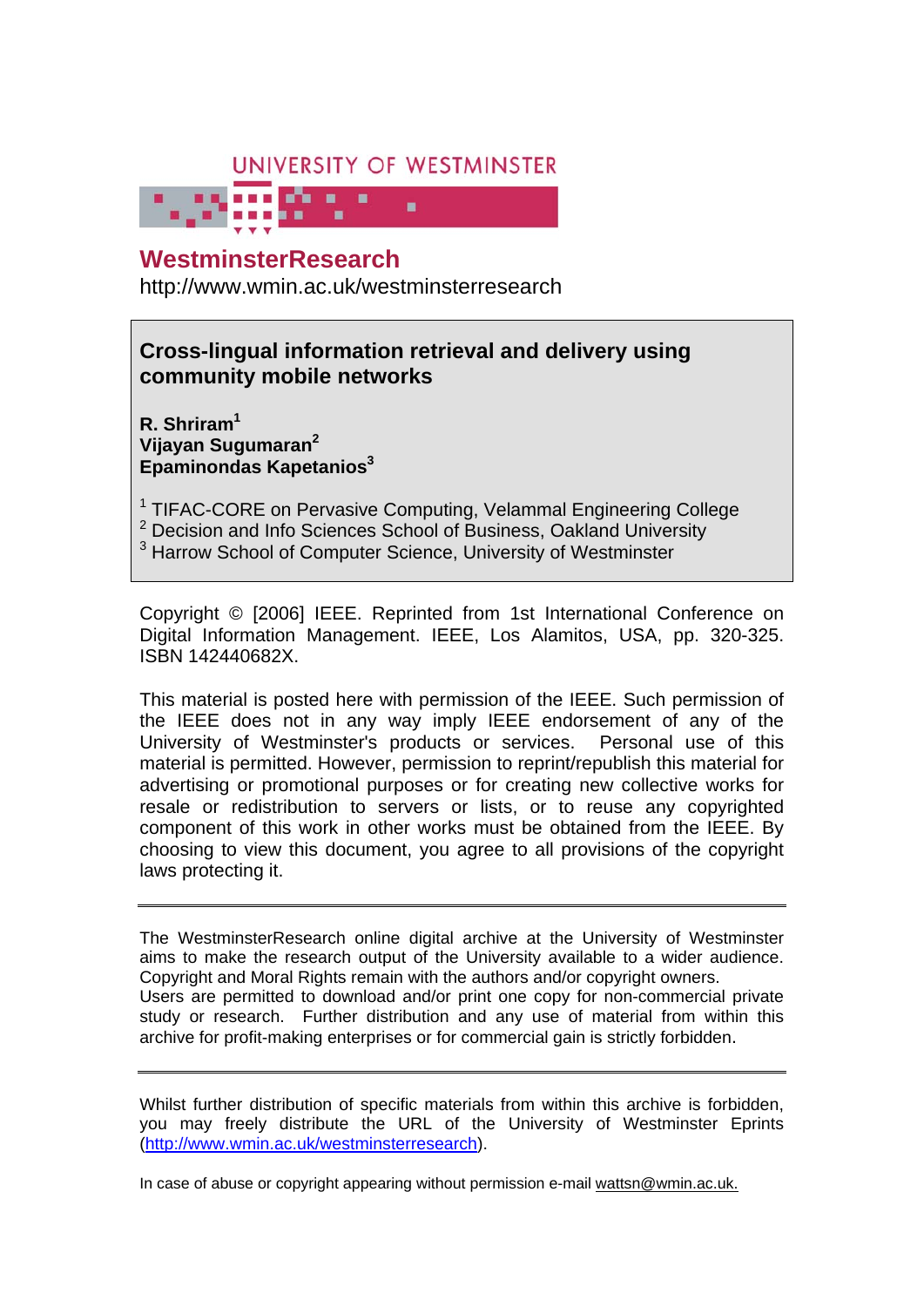## **Cross-Lingual Information Retrieval and Delivery Using Community Mobile Networks**

R. Shriram *TIFAC-CORE on Pervasive Computing Velammal Engineering College Chennai – 600066, India shrionsong@yahoo.com*

Vijayan Sugumaran *Decision and Info Sciences School of Business Oakland University Rochester, MI 48309 sugumara@oakland.edu*

Epaminondas Kapetanios *School of Computer Science University of Westminster 309 Regent Street London W1B 2UW-UK e.kapetanios@wmin.ac.uk*

#### **Abstract**

*Much of the Web content is in English and accessing this content is difficult for non-English speaking users because of the language barrier. Hence, there is a great need for providing applications and interfaces in one's own language to tap into this vast knowledge reserve. In addition, access to the Internet is still a major problem in developing countries because of the "digital divide" and hand held devices such as PDAs and Mobile Phones are seen as enablers in bridging this gap. However, displaying cross-lingual content on these mobile devices is a non trivial task and there is a great need for robust mechanisms and infrastructure for content delivery in different languages on the fly. This paper presents an overall approach for cross-lingual content specification and delivery for computing/mobile devices. It helps mitigate the language barrier by providing cross-lingual search and retrieval capabilities for accessing the Web content.*

#### **1. Introduction**

The World Wide Web has evolved into a tremendous source of knowledge and it continues to grow at an exponential rate. According to [11], 68% of Web content is in English. While a vast amount of information is available on the Internet, much of it is inaccessible because of language barrier. In order to make this knowledge resource available to non-English speaking segment, search applications that use native language interfaces are needed. Users should be able to specify search queries in their own language in order to retrieve documents and useful information from the Internet. This paper lays the foundation for such an application with the development of an approach for cross-lingual web querying and summarization.

In order to provide cross-lingual content to end users, a number of research questions have to be answered. For example, how do we provide content in different languages from a single information source? How do we make the approach flexible and scalable so that multiple languages could be accommodated? How do we interface with existing commercial search engines such as Google and summarize the relevant information sought by the user in his or her language? Good solutions to these problems are needed in order to tap into the vast Internet resource. We envisage the following scenario. The search query in a specific language is parsed and disambiguated using the lexicons available in that language and a query tree is constructed. This query tree can then cloned into any target language and submitted to a search engine. If no language resources are available, the initial search terms are translated into English. These English terms may be further disambiguated using WordNet and other ontologies and the expanded query is submitted to the search engine. The results from the search engine are summarized using a meta-language. It is then mapped to the target language and the results presented to the user. We contend that one of the major advantages of our approach is scalability and hence the methodology can be expanded to other languages.

The specific objectives of this research are:

i) developing a methodology for cross-lingual Web querying and retrieval and automatically summarizing the content from Web resources,

ii) developing a content specification meta-language that can be used to represent search result content and mapping it to a target language.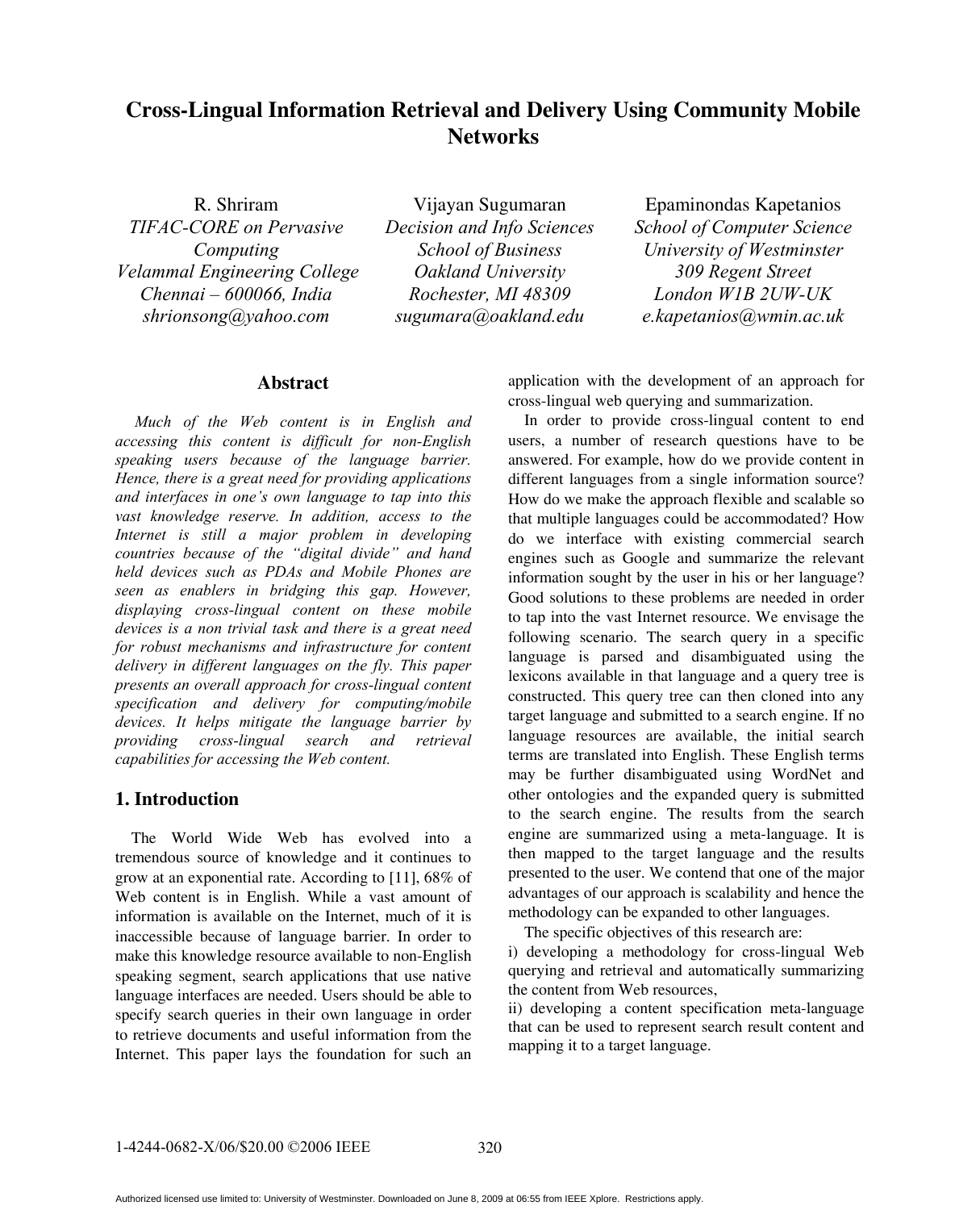The contributions of this research are four fold. First, the content specification meta-language facilitates capturing content in only one format as opposed to different languages. Second, the porting mechanism clearly lays out the translation mechanism that would be used to dynamically translate the content into the target language on the fly. Third, the crosslingual web querying methodology will facilitate easy access to Web content and minimize the language barrier. Fourth, the resulting infrastructure design to create a community mobile network can be applied to other application domains.

#### **2. Literature Review**

Search by important associations to some related concepts or user context or profile has been addressed by the emerging concept or knowledge based querying approaches [12, 13]. In general, these approaches make use of domain specific ontologies and semantic annotations in order to augment and improve query semantics either interactively [3] or as performed by the system [12, 13] for different purposes, e.g., search engines and information retrieval [13], and mediation across heterogeneous data sources [12]. However, they mostly rely on intelligent techniques and knowledgebased approaches for mappings across concepts and query expansion. Querying by integrating semantic associations among entities, instances, properties, etc., into a conceptual search or query language has not been addressed, especially when cross-lingual natural language based querying is concerned.

Within the realm of cross-lingual information retrieval (CLIR) [14, 15], a number of challenges have been reported, especially the problem of query translation [15]. To make query translation possible, existing IR systems rely on bilingual dictionaries for cross-lingual retrieval. In these systems, queries submitted in a source language are translated into a target language using simple dictionary lookup. If this is not possible, query translation is performed by corpus-based techniques [14] in which translation equivalents are extracted from parallel corpuses.

Research on technology development for Indian languages is on the rise [8, 9] and there is great interest in developing tools for computing in various Indian languages. A few CLIR efforts have been reported in the literature, particularly for Hindi [6, 7]. Larkey et al. [6] describe an approach that uses two different probabilistic retrieval models. Their approach uses simple translation of the query terms without any refinement. Xu and Weischedel [7] also provide a probabilistic model based approach for cross-lingual retrieval for Hindi. Both of these efforts report only limited success because of ambiguity and loss of information during syntactic based translation.

Kumaran [2] has proposed a new flexible architecture – Multilingual Information processing on Relational Architecture (MIRA) – that supports the multilingual processing functionality of the primary storage mechanism, namely, the relational database systems. While this work has some similarity with our current research project, his approach is narrow in the sense that it handles only content stored in a relational database where excellent querying facilities already exists. Our work is targeted towards retrieving information from the Web, which is heterogeneous.

Kagathara et al. [4] describe a special purpose search engine for the Agricultural domain called AgroExplorer, which is designed to search and retrieve the contextual information relevant to the users in their own languages. In order to facilitate this functionality, the system extracts the meaning of a query which is represented in the form of Universal Networking Language (UNL) expressions. Our work is not domain specific and hence can be applied to any domain.

Devi et al [5] discuss the details of a Tamil Search Engine and discuss the issues related to the crawler, database storage architecture and other functional modules of the search engine. While they have shown some limited success, the approach used by their search engine is limited to the Tamil language. Our work is capable of handling multiple languages.

Kumar et al., [22] propose PICO, a framework for creating mission-oriented dynamic communities of autonomous software entities that perform tasks for users and devices. Our content delivery approach shares some similarities such as the community network, handling dynamic information and selective content delivery. However we use messaging mechanisms based on standard infrastructure and our application is unique in that it is information intensive.

#### **3. Proposed Methodology**

The solution we envision contains the following two major elements: a) cross-lingual information retrieval methodology, b) content meta-language and mapping to target language. Each of these elements and the resources that are needed to develop the overall solution are described below.

#### **3.1 Cross-Lingual Information Retrieval**

This research proposes a Cross-Lingual Information Retrieval approach that is used to search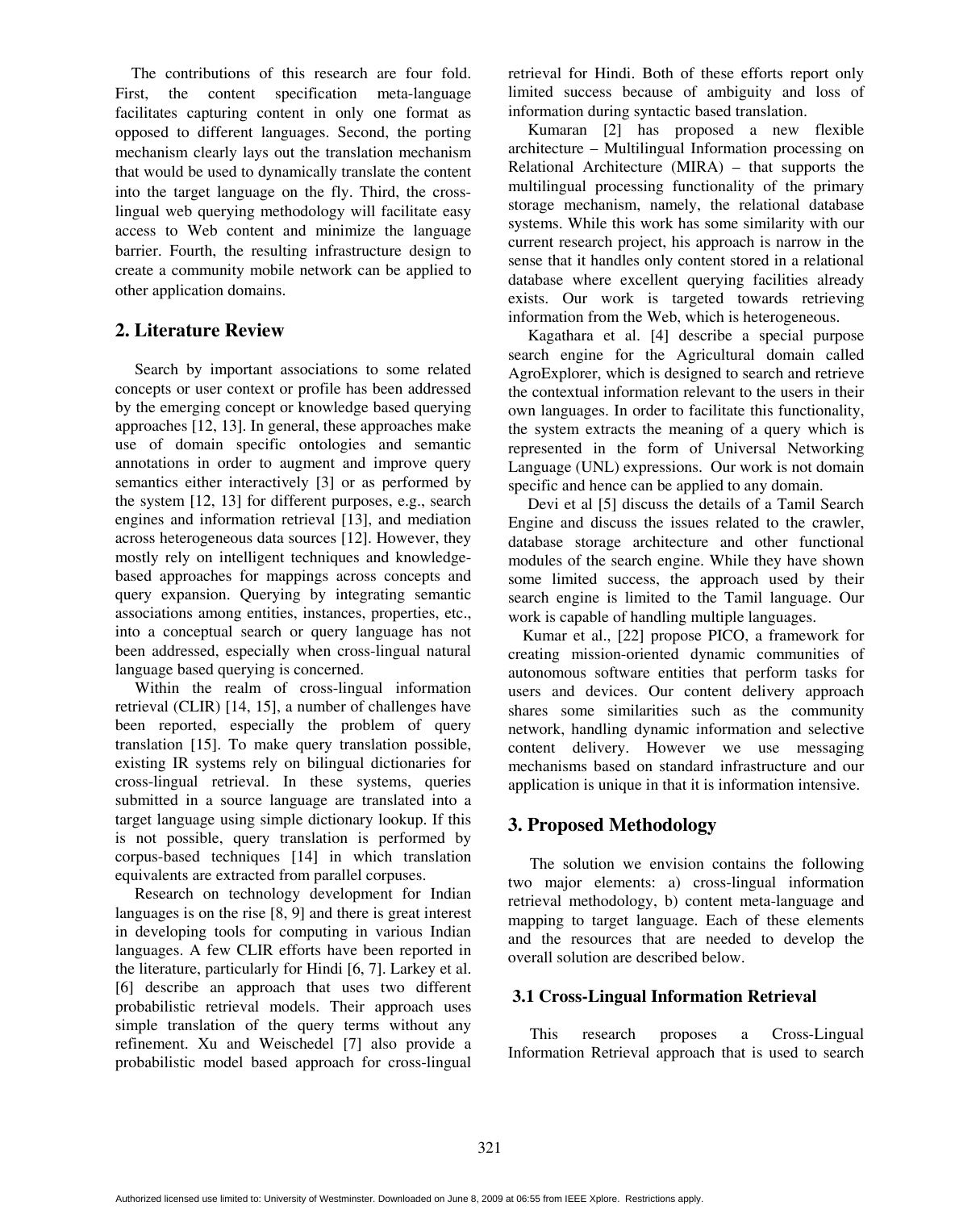Internet resources for appropriate content and summarize it in a succinct form using the content specification meta-language, developed as part of this research. This content is then mapped to the target language. We focus on developing a methodology for querying the Web in languages other than English, namely Tamil to start with, and retrieve relevant documents, translate and summarize them and present the information to the user in Tamil. Several efforts have been undertaken with respect to using Tamil for social computing on the Internet [5, 10]. Our research builds on the results in the areas of syntactic parsing of Tamil [10] and Tamil search engine [5] in developing our CLIR system for Tamil and other south Indian languages that interface with search engines such as Google.

Our concept based cross-lingual web querying adapts the semantic query augmentation method discussed in [1]. It consists of the following five steps: a) MDDQL Query Parsing, b) Query Expansion, c) Query Formulation, d) Search Knowledge Sources, and e) Translate and Summarize Results. The system architecture that implements our cross-lingual web querying is shown in Figure 1. The individual steps of our methodology are briefly described below.

*Step 1 - MDDQL Query Parsing*: The first step involves parsing the natural language query specified by the user. The query is segmented using an appropriate segmentation tool that is available for the language used to specify the query. The MDDQL parser parses the segments and creates the query graph. The parsing algorithm does not assume any underlying grammar, but adjusts its behavior based on the parameters specified. These parameters represent the hidden rules of all grammars.

The importance of this design decision is that it allows the system to dynamically vary the language it is tokenizing without changing the parser itself. The vertices in the conceptual query graph created are eventually translated into English (or any other target language) to generate the initial query terms. Note that the initial query is not translated into English immediately. The intention is to postpone it as much as possible, since all translations are prone to ambiguities if the context is not clearly specified and the words are not chosen carefully from a lexicon. For example, if the query is written in Tamil, the words are disambiguated using Tamil WordNet [21] and other existing ontologies before translating them into English. A complete description of our MDDQL parsing algorithm and its implementation is provided in [16].

*Step 2 – Query Expansion*: The output of the MDDQL parsing step is a set of initial query terms which become the input to the query expansion step. The query expansion process involves expanding the initial query using lexicons and ontologies. It also includes adding appropriate personal information as well as contextual information. For each query term, the first task is to identify the proper semantics of the term, given the user's context. To do so, the word senses from a lexicon (WordNet for English, TamilWordNet for Tamil, etc.) are used. For each term, synonym sets are extracted. The appropriate word sense is



Figure 1. System Architecture for Cross-Lingual Web Querying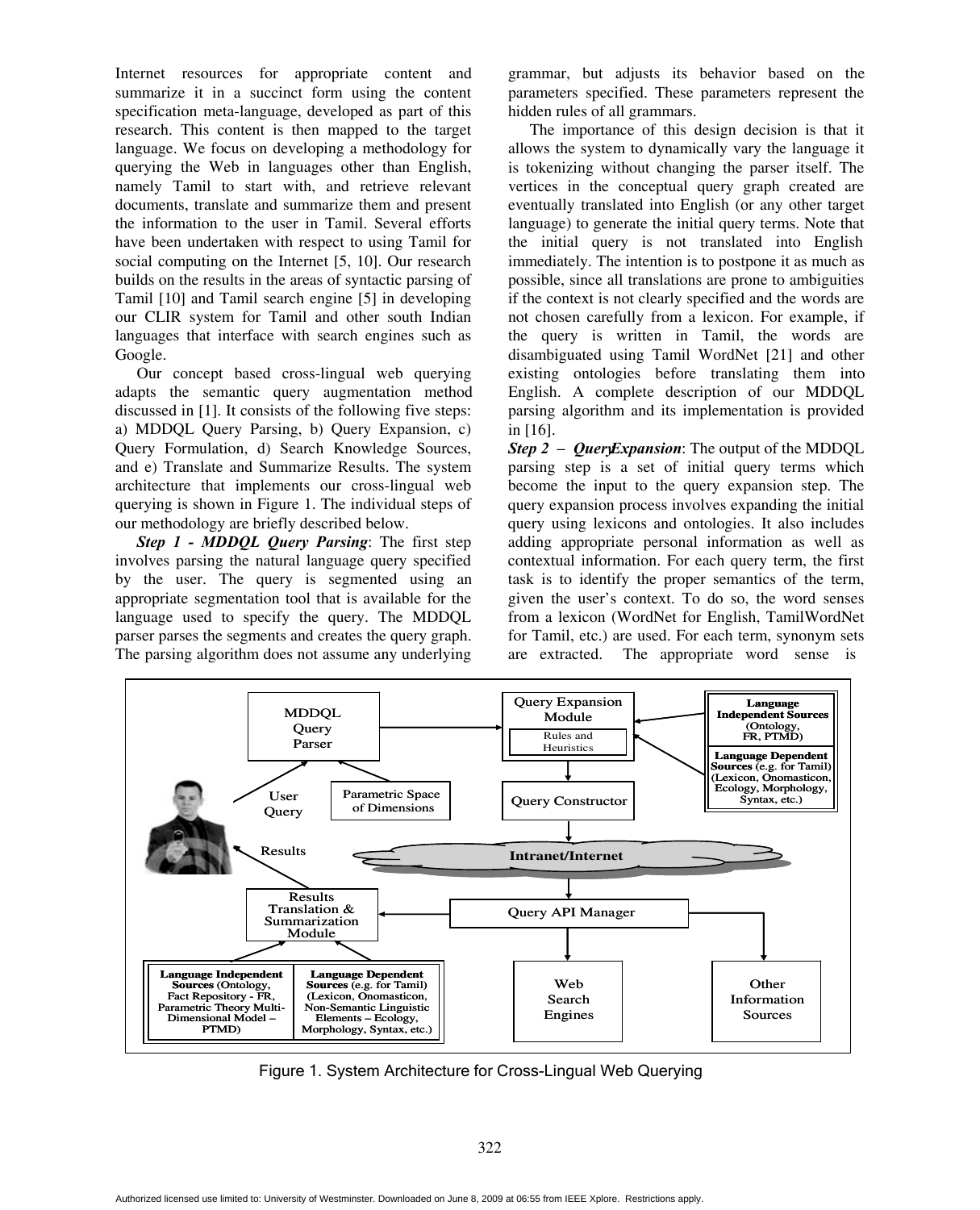determined based on the context and other query terms (may also need user input) and a synonym from that synset is added to the query. To ensure precise query results, it is important to filter out pages that contain incorrect senses of each term. Thus, a synonym from the unselected synset with the highest frequency is added as negative knowledge to the query.

*Step 3 – Query Formulation*: The output of the query expansion step is the expanded set of query terms that includes the initial query terms, synonyms, negative knowledge, hypernyms, hyponyms, and personal preference information. This expanded set becomes the input to the query formulation phase. In this phase, the query is formulated according to the syntax of the search engine used. Appropriate boolean operators are used to construct the query depending upon the type of term added. For each query term, the synonym is added with an OR operator (e.g. query term OR synonym). Hypernym and hyponym are added using the AND operator (e.g. query term AND (hypernym OR hypernym)). Personal preference is also added using the AND operator (e.g. query term AND preference). The negative knowledge is added using the NOT operator. The first synonym from the highest remaining synset not selected is included with the NOT operator (e.g. query term NOT synonym).

*Step 4 – Search Kowledge Sources* This step submits the query to one or more web search engines (in their required syntax) for processing using the API provided by them. Our query construction heuristics work with most search engines. For example, AltaVista allows queries to use a NEAR constraint, but since other search engines such as Google and AlltheWeb do not, it is not used. Likewise, query expansion techniques in traditional information retrieval systems can add up to 800 terms to the query with varying weights. This is not used in our approach since search engines limit the number of query terms.

*Step 5 – Transite and Summarize Results:* In the final step, the results from the search engine (URLs and 'snippets' provided from the web pages) are retrieved, translated using the meta-language and mappings to the target language. Available lexicons and ontologies are also used in the translation. The summarized content is then presented to the user. The user can either accept the results or rewrite and resubmit the query to get more relevant results.

## **4. Role of Content Meta-language for Query and Search Result Translation**

Having presented the major phases of the concept based cross-lingual information retrieval approach, we embark on illustrating the underlying philosophy for the translation of queries or search result from a Natural Language Processing (NLP) point of view.

Figure 2 depicts a reference architecture for NLP, which indicates that translation should take place in terms of extracting and representing text meaning rather than simply using dictionaries. To this extent, the semantic equivalence of the translated phrase or text to the original content is improved.

Text meaning representation is usually performed in terms of a meta-language as a constrained set of linguistic patterns and structures which are mapped to target languages by applying appropriate algorithms and heuristics. Text meaning representation (TMR) has always been a key issue in traditional NLP system architectures such as the stratified model or the flat one. All these architectures aimed at extracting of a TMR from some input text or generate output text from it in a modular way. This is achieved either by running the modules, e.g., ecological analysis, morphological analysis, syntactic analysis, lexical semantic analysis, discourse/pragmatic analysis, on a text or TMR one by one (stratified model) [17], or simultaneously without waiting the results of previous modules (flat model) [18]. Constraint-Satisfaction NLP architectures [19] allow the exploitation of module specific results in the 'flat' model as posed constraints for other modules. Figure 2 depicts a modularized, not pipelined architecture, e.g*.,* flat and *constraint satisfaction* NLP architectures for the extraction of text meaning.

The complexity and expressiveness of the chosen TMR structure depends on the input text at hand. Ideally, the addressed TMR meta-language needs to reflect and capture both kinds of meaning in natural language: static and dynamic [20]. The former resides in lexical units (morphemes, words, phrasals). The latter resides in meaning of clauses, sentences, paragraphs and larger text units. In theory, TMR should provide the specification of how, for a given text, static, context independent meanings of its elements are combined into a dynamic, context dependent text meaning representation and vice-versa.

For the NLP reference architecture (Figure 2), the natural language based query is a type of input text. Parsing of this text across all aspects of NLP, from ecology to pragmatics, aims at generating the query meaning representation. This is achieved in terms of a high level, conceptual query tree, which enables the capture of ontological semantics of the query terms. Consequently, query translation takes place in terms of generating queries in a specific natural language from the query meaning representation rather than following a word-by-word translation of the query.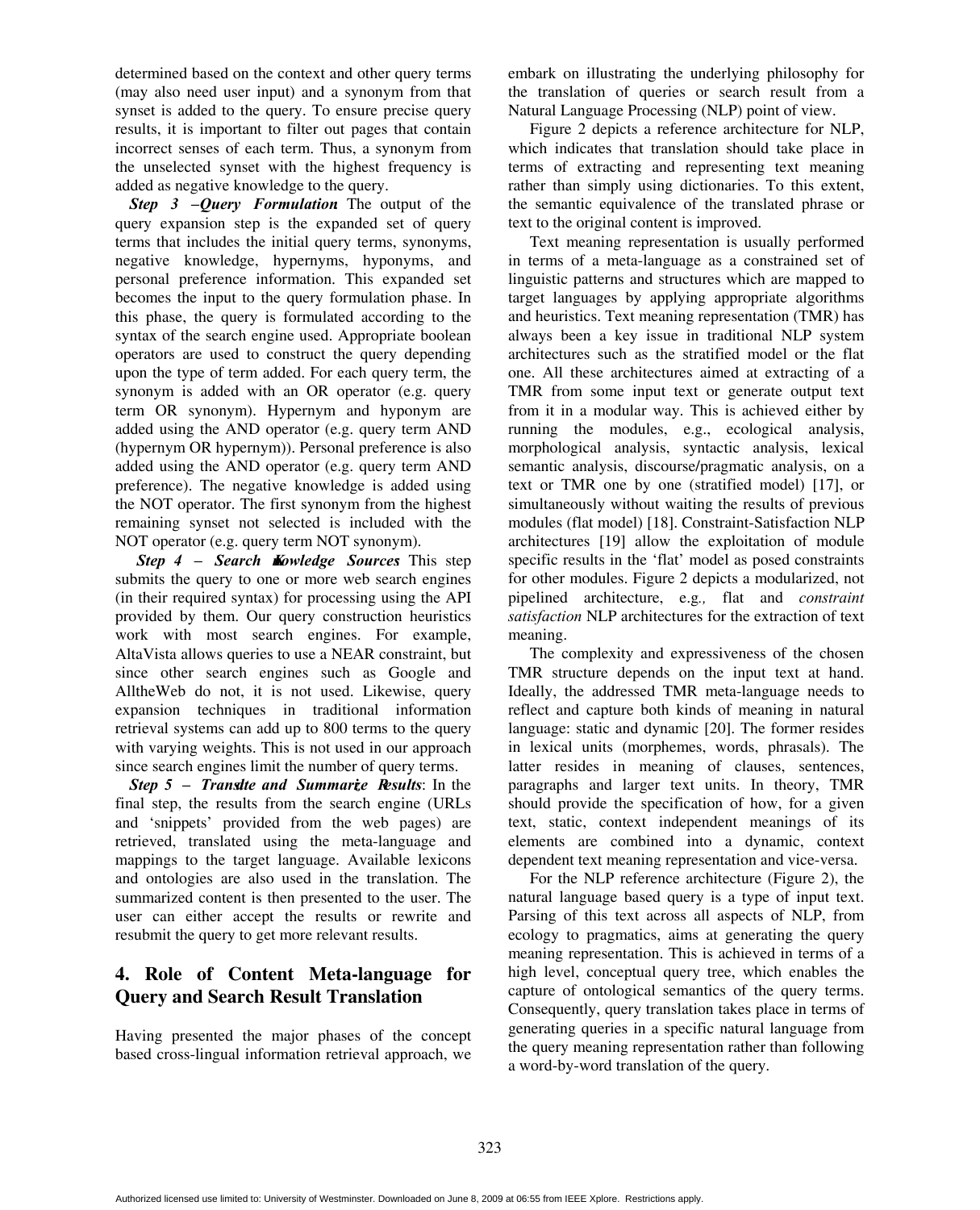

Figure 2. A Modularized Architecture for Text Meaning

### **5. Community Mobile Network for Content Delivery**

One of the methods to deliver multilingual content is via the community network. The architecture of the community network is shown in Figure 3. The community network is equipped with specific *mobile device application* software at the user's end. The interfaces in the software allow the language to be selected with proviso for minority languages not in the phone's hardware. As the customized interface is uniform across mobile devices, the user can also access personalized information and content. In addition, the application must allow mobility across languages.

One key aspect in the content provider services is the ability to handle different types of events when they occur. For this, the content provider service database is maintained. It allows the clients to locate and access services and applications seamlessly. The database also stores a list of user preferences (rules) that are to be consulted when an event occurs.

The communication components in the network infrastructure in conjunction with the application software in the mobile device allow seamless information querying and delivery. The applications in the mobile device encode the information and enable transmission/reception of information in a language independent manner. The architecture works on the request/response principle based on messaging gateways. This allows the community network to leverage traditional messaging infrastructure instead of the user needing internet access on the mobile devices.

The defining aspect of mobile computer users is that they can be in different contexts, which we may model as *active data space.* Users may wish different behaviors from their mobile devices depending upon linguistic preferences, location and behavior context. Also the requests for static information must be treated differently from a request for dynamic or real time information. Context is provided, both synchronously and asynchronously, as context events. Context components, in turn, utilize the available static and dynamic preferences for acquiring contextual data from the environment. The active spaces corresponding to each user is maintained on the server that tracks not only the personalized context aware information access, but also acts as a lower level cache for other users in case of non-secure general data. The personal profiles at the device and the mobile network level are synchronized at regular intervals to keep pace with the changing preferences of the users.

The Internet interface provides a framework for information retrieval. This internet interface works in tandem with the intelligent reasoning mechanisms for accessing real time information like cricket scores or stock market quotes. The other aspect of the intelligent reasoning mechanism which works in tandem with the CLIR and the Text meaning systems is that it allows translation of information on the fly.



Figure 3. Community network architecture